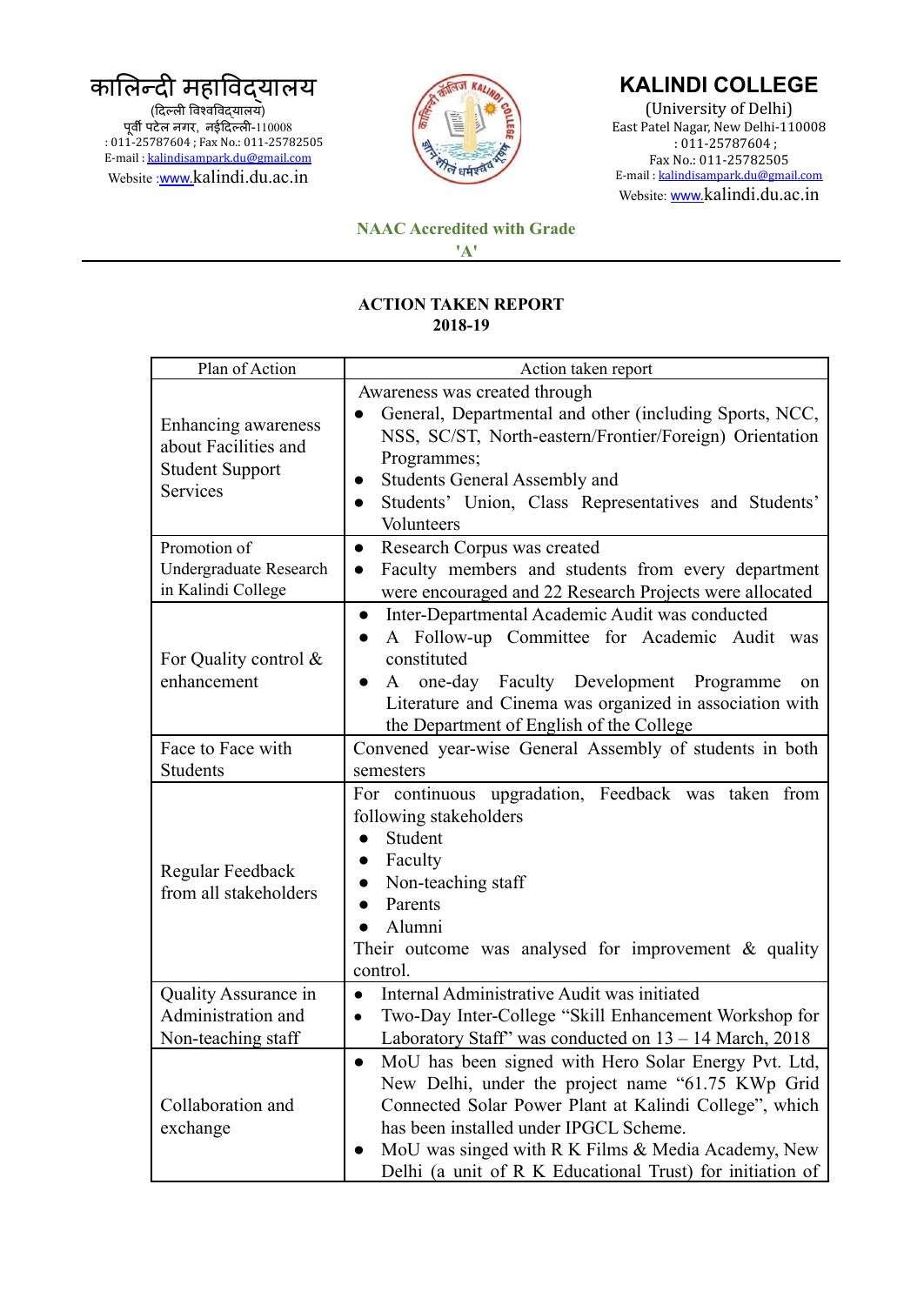|                                                                                   | Journalism and Video Production. Finally,<br>Photo<br>Certificate Course on Photo Journalism was initiated in<br>2017-18<br>MoU was also signed with Englitude, East Patel Nagar,<br>New Delhi for three level Add-on Courses in<br>Communication Skills & Personality Development<br>On 25 <sup>th</sup> January 2017, Kalindi College signed a<br>Memorandum of Understanding (MOU) with Institute of<br>Bio-resources and Sustainable development (IBSD),<br>Imphal and set up Centre for Women Entrepreneurship in<br>North-East. In the month of September 2017, an IBSD<br>Committee was constituted by the Principal of the<br>College. |
|-----------------------------------------------------------------------------------|------------------------------------------------------------------------------------------------------------------------------------------------------------------------------------------------------------------------------------------------------------------------------------------------------------------------------------------------------------------------------------------------------------------------------------------------------------------------------------------------------------------------------------------------------------------------------------------------------------------------------------------------|
| Maintenance and<br>assurance of quality                                           | <b>Execution Committees were restructured</b><br>$\bullet$<br>Monitoring Committee was constituted to<br>check<br>$\bullet$<br>standards<br>quality of renovation<br>and<br>and<br>new<br>developments of the infrastructure in the College.<br>Physical Review of College Infrastructure was made a<br>$\bullet$<br>regular feature to ensure quality assurance.                                                                                                                                                                                                                                                                              |
| Library upgradation                                                               | Bar-coding of Library Books and membership cards<br>$\bullet$<br>completed<br>For expansion of seating space and stacking area, PWD<br>$\bullet$<br>has been requested to do the assessment and give<br>suggestions<br>Each department was motivated to create Departmental<br>$\bullet$<br>Mini Library                                                                                                                                                                                                                                                                                                                                       |
| Mentoring of Students                                                             | Mentoring and Counselling are<br>being managed<br>$\bullet$<br>separately by the faculty members.                                                                                                                                                                                                                                                                                                                                                                                                                                                                                                                                              |
| Redressal of<br>Grievances                                                        | Grievance Cell has been made more effective.<br>$\bullet$<br>Grievance Redressal Cell addressed the complaints<br>$\bullet$<br>dropped in Complaint Boxes or shared with the Principal<br>during General Assemblies.<br>Complaints/problems recorded in General Assemblies of<br>students were directed to concerned authorities.                                                                                                                                                                                                                                                                                                              |
| To Address Special<br>Needs                                                       | For the differently-abled students: The<br>College<br>$\bullet$<br>constituted a committee consisting of faculty members<br>and members of Students' Union to counsel the new<br>students for opting their best suitable course.<br>Entire Campus has been made disabled-friendly.                                                                                                                                                                                                                                                                                                                                                             |
| North East<br>For the<br>students                                                 | North Eastern Girls' Hostel is under construction in the<br>$\bullet$<br>campus.<br>Grievance Cell and Counselling Cell, consisted of various<br>$\bullet$<br>faculty members of the College, deals with the welfare of<br>the North-eastern students.                                                                                                                                                                                                                                                                                                                                                                                         |
| Strengthen the<br>Placement Cell for<br>better prospects<br><b>Beyond College</b> | Placement Cell has been revamped as 'Kryptus' in<br>$\bullet$<br>September 2017 with the induction of 15 student<br>members in the placement cell team                                                                                                                                                                                                                                                                                                                                                                                                                                                                                         |
| Extension Activities &<br><b>Community Outreach</b>                               | Series of yearlong extension activities and community<br>outreach programmes was conducted                                                                                                                                                                                                                                                                                                                                                                                                                                                                                                                                                     |